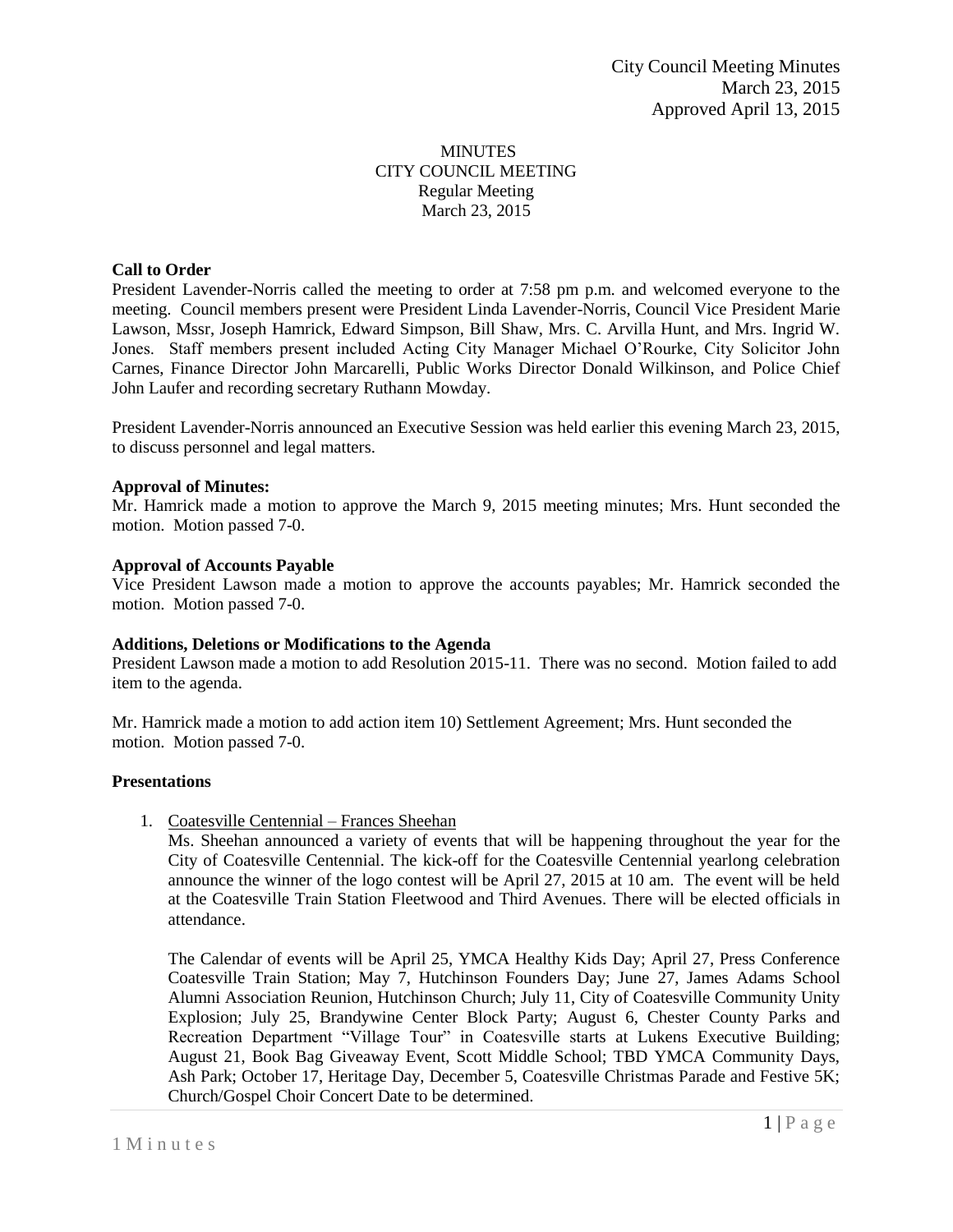2. New Life in Christ Fellowship – Jackie Carter

Ms. Carter asked Council for an Adopt Ash Park for a day of renovations and clean up. The New Life in Christ Pastor Williams wants to do this for his  $25<sup>th</sup>$  Pastorial Anniversary. There will be a barbecue at the same time. The date is May 17, 2015 with a rain date of May 31, 2015. There is no expense to the City.

Council unanimously approved the Adopt Ash Park for a Day event

# **Citizens' Hearings –** *Regular Action Items Only* **(3 Minutes)**

#### Darrell Williams

Mr. Williams questioned action item #2 and the increase of taxes. He suggested making Department Heads exempt on the salaries and wages. President Lavender-Norris explained there is no intention on an increase in taxes.

# Paul Evans

Mr. Evans asked Council to bring the budget into balance as discussed in previous meeting.

Mrs. Jones made a motion to close citizens' hearing on regular action items only; Mrs. Hunt seconded the motion. Motion passed 7-0.

# **Discussion Item**

There were no discussion items at this time.

## **Regular Action Items**

**1.** Receive and consider an Ordinance of the City of Coatesville, County of Chester, Commonwealth of Pennsylvania, appropriating specific sums estimated to be required for the specific purposes of the City Government as herein set forth, for the year 2015

Vice President Lawson made a motion to approve an Ordinance of the City of Coatesville, County of Chester, Commonwealth of Pennsylvania, appropriating specific sums estimated to be required for the specific purposes of the City Government as herein set forth, for the year 2015 with provision if Full-time to Part-time Resolution is not adopted will amend budget; Mr. Shaw seconded the motion. Motion passed 4-3. Mrs. Jones, Mrs. Hunt and Mr. Hamrick were the dissenting votes.

**2.** Receive and consider an Ordinance amending Chapter 203 (Taxation) of the City of Coatesville, County of Chester, Commonwealth of Pennsylvania, establishing the Tax rate for general purposes for the year 2015

Mr. Simpson made a motion to approve an Ordinance amending Chapter 203 (Taxation) of the City of Coatesville, County of Chester, Commonwealth of Pennsylvania, establishing the tax rate for general purposes for the year 2015; Vice President Lawson seconded the motion. Motion passed 7-0.

3. Receive and consider providing for salaries and wages for personnel employed by the City of Coatesville.

Vice President Lawson made a motion to approve an Ordinance for salaries and wages for personnel and employed by the City of Coatesville; Mr. Shaw seconded the motion. Motion passed 6-1. Mrs. Hunt was the dissenting vote.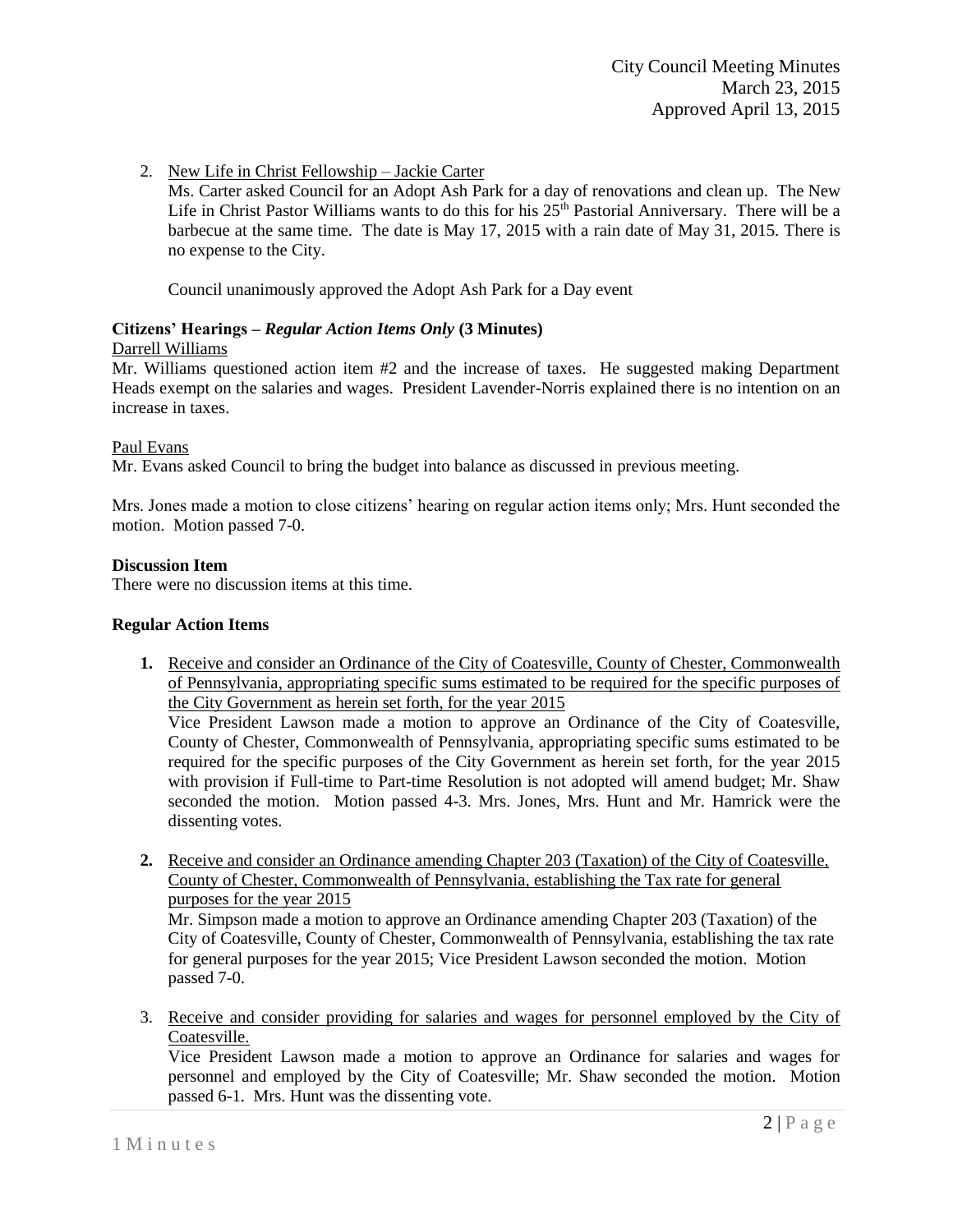4. Receive and consider First Reading an Ordinance amending Chapter 47 of the City of Coatesville's Code governing "Procurement and Purchasing" to comply with recent amendments by the Pennsylvania Department of Labor and Industry raising the dollar threshold for public bidding from \$18,500.00 to \$19,400.00 raising the amounts permitted to be contracted by solicitation of oral bids from \$6,000.00 to \$10,500.00 and maintaining the amount that can be taken from petty cash at \$50.00 and permitting a maximum expenditure of up to \$10,500.00 if authorized by the City Manager and supplying a cost of living adjustment with respect to the public bid threshold amount.

Vice President Lawson made a motion to approve First Reading an Ordinance amending Chapter 47 of the City of Coatesville's Code governing "Procurement and Purchasing" to comply with recent amendments by the Pennsylvania Department of Labor and Industry raising the dollar threshold for public bidding from \$18,500.00 to \$19,400.00 raising the amounts permitted to be contracted by solicitation of oral bids from \$6,000.00 to \$10,500.00 and maintaining the amount that can be taken from petty cash at \$50.00 and permitting a maximum expenditure of up to \$10,500.00 if authorized by the City Manager and supplying a cost of living adjustment with respect to the public bid threshold amount; Mr. Simpson seconded the motion. Motion passed 7- 0.

- 5. Receive and consider Second Reading and Adoption an Ordinance amending Chapter 108-1. Fees in the City of Coatesville Code to remove inconsistent duplicate fees Vice President Lawson made a motion to approve second reading and adoption an Ordinance amending Chapter 108-1. Fees in the City of Coatesville Code to remove inconsistent duplicate fees; Mr. Shaw seconded the motion. Motion passed 7-0.
- 6. Receive and consider Second Reading and Adoption an Ordinance amending Chapter 169-7 Behaviors in City Parks by adding a new subsection N. Smoking ban in all City Parks including all tobacco products (cigarettes, cigars, pipes and chewing tobacco) as well as e-cigarettes, vapor cigarettes and all alternatives

Vice President Lawson made a motion to approve second reading and adoption an Ordinance amending Chapter 169-7 Behaviors in City Parks by adding a new subsection N. Smoking ban in all City Parks including all tobacco products (cigarettes, cigars, pipes and chewing tobacco) as well as e-cigarettes, vapor cigarettes and all alternatives; Mr. Simpson seconded the motion. Motion passed 6-1. Mrs. Jones was the dissenting vote.

7. Receive and consider proposal from Cedarville for Parking study in the Downtown Revitalization **District** 

Vice President Lawson made a motion to approve the proposal from Cedarville Engineering for the Parking Study in the Downtown Revitalization District and the city match of \$5,000; Mrs. Hunt seconded the motion. Motion passed 7-0.

- 8. Receive and consider adoption of Civil Service Part Time Eligibility List Mrs. Hunt made a motion to adopt the Civil Service Part Time Eligibility List; Mr. Simpson seconded the motion. Motion passed 7-0.
- 9. Receive and consider approval to offer conditional offers of employment to the first eight officers.

President Lavender-Norris said turning now to the appointment of part-time patrol officers, the Civil Service Commission has provided us with the certified list of applicants who have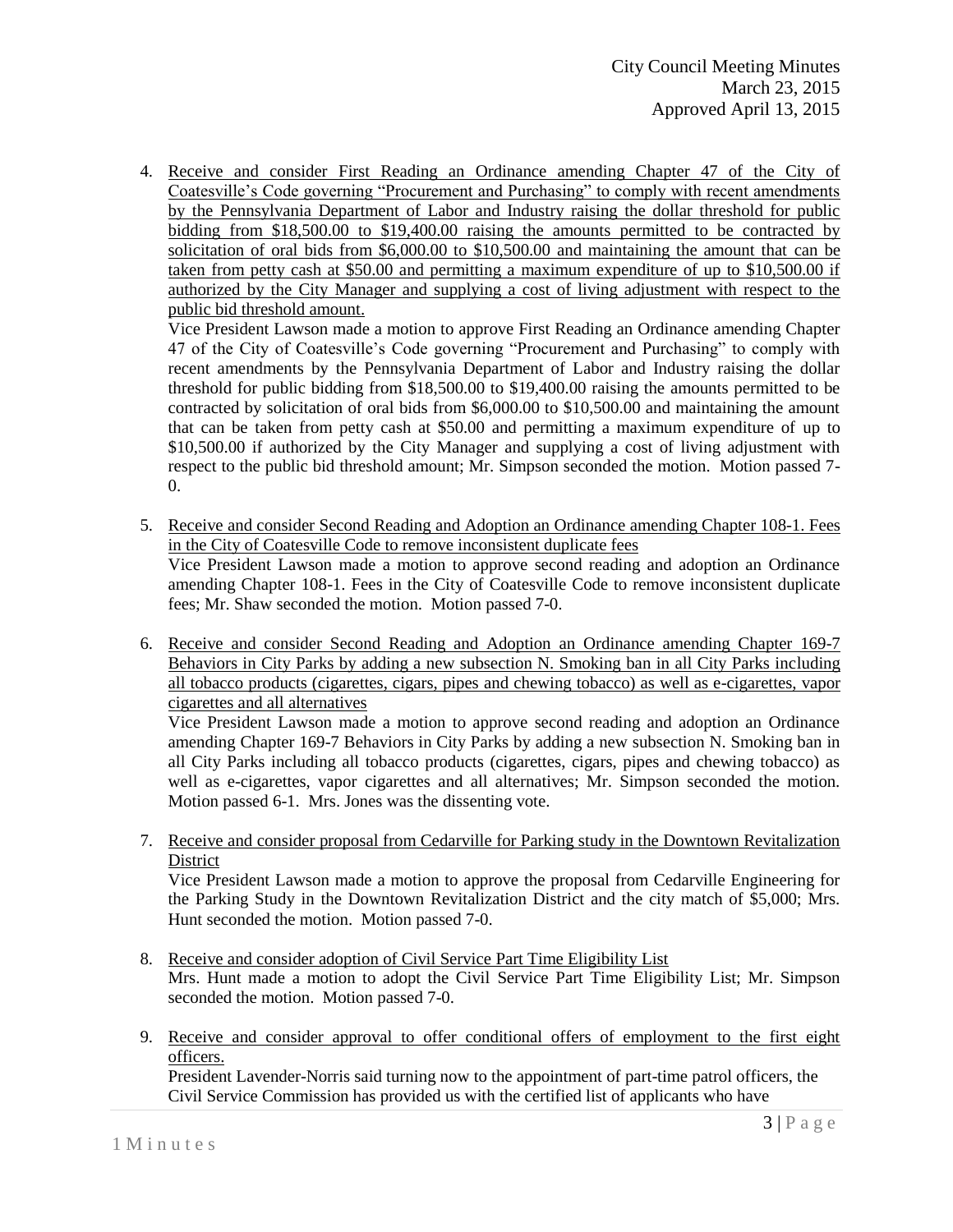successfully completed the oral and written exams for appointment. The Third Class City Code requires that the Chief of Police nominate a candidate from among the three highest ranked applicants on the eligibility list. These appointments are for the position of part-time Patrol Officer within the Coatesville Police Department. Any candidate who is eligible for veterans' preference under the Third Class City Code, appearing on the list of three candidates must be selected. Candidates appointed tonight by council will be conditionally appointed subject to successful completion of a background check, medical and psychological evaluation.

The first three candidates are Tyler D. Reece; Edward Batykefer; and Maureen E. Rae. Chief Laufer has nominated Tyler D. Reece for conditional part time Patrol Officer in the City Police Department.

Mr. Simpson made a motion that Tyler D. Reece be appointed as Part-time Patrol Officer in the City Police Department subject to successful completion of a background check, physical and psychological examination; Mr. Hamrick seconded the motion. Motion passed 7-0.

Mr. Simpson made a motion that Edward Batykefer be appointed as Part-time Patrol Officer in the City Police Department subject to successful completion of a background check, physical and psychological examination; Mr. Hamrick seconded the motion. Motion passed 7-0.

Vice President Lawson made a motion that Maureen E. Rae be appointed as Part-time Patrol Officer in the City Police Department subject to successful completion of a background check, physical and psychological examination; Mrs. Hunt seconded the motion. Motion passed 7-0.

Vice President Lawson made a motion that Roosevelt Turner, Samulae A. Snyder, Kevin J. Leary, Geofrey T. Burkhart and William A. Carter be appointed as Part-time Patrol Officer in the City Police Department subject to successful completion of a background check, physical and psychological examination; Mr. Hamrick seconded the motion. Motion passed 7-0.

10. Receive and consider approval of settlement agreement of \$25,000 with former employee. Vice President Lawson made a motion to approve a settlement agreement of \$25,000 with a former employee; Mr. Hamrick seconded the motion. Motion passed 6-1. Mr. Simpson was the dissenting vote.

#### **Solicitors Report**

Mr. Carnes responded to a suggested bond for public improvements and requested an update on the Family Dollar Store Project.

Mr. Carnes assisted in getting the revised Easement Agreement to the RDA which has been approved and executed and will be executed by the City and filed timely fashion in support of the City's efforts in obtaining a PECO grant.

Mr. Carnes revised the contract for the Conti property to include further protections against erosion and protection pf the Brandywine Creek; and advertised for this year's project.

## **City Manager's Report**

Mr. O'Rourke handed out department reports for Codes, Public Works and Sweeps. The City has received nine applicants at this time for the City Managers position.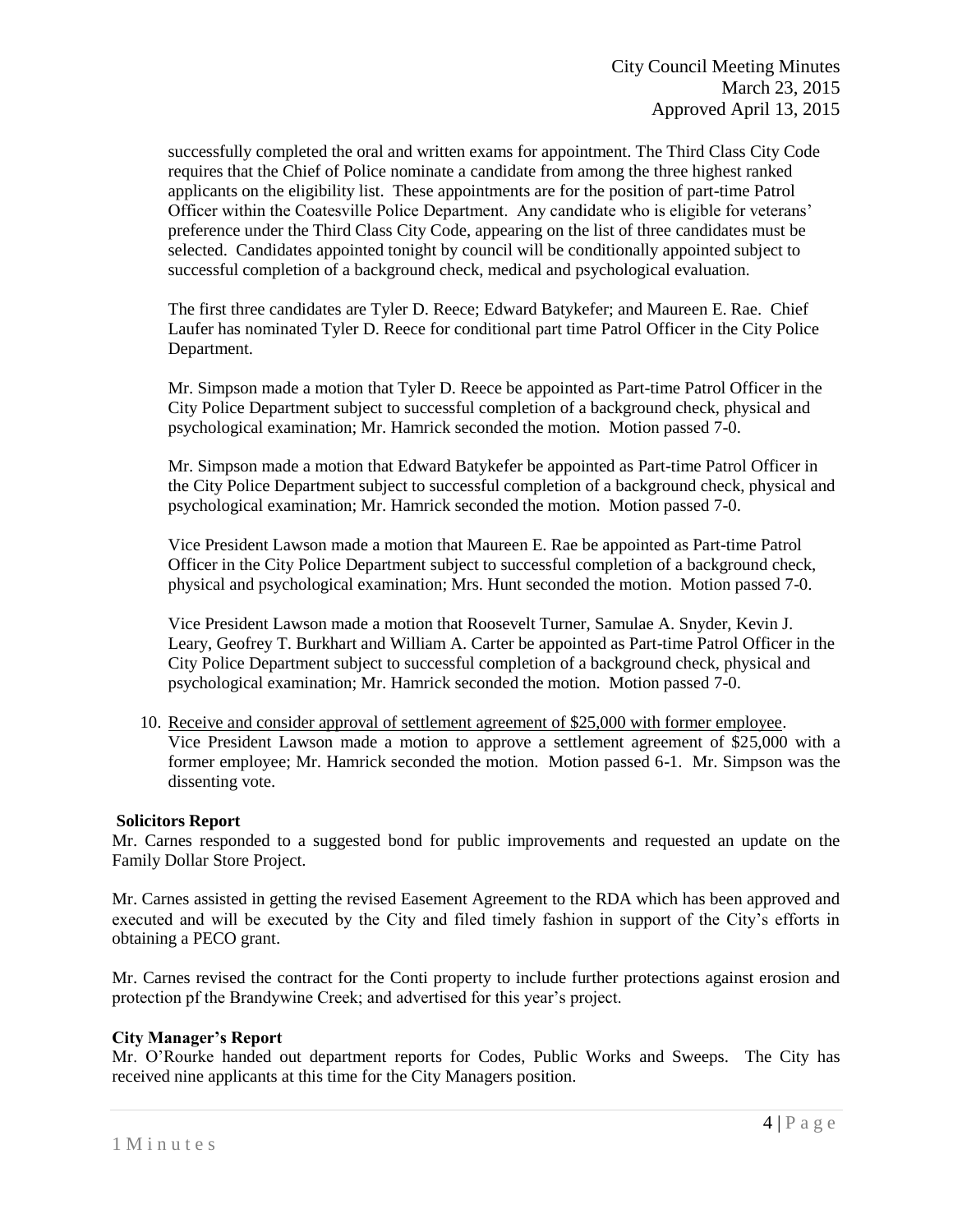Mr. O'Rourke said he called the promotion consultants firm again for the special events and has not received a call back. He is going to begin calling other firms. He asked Council to provide him with any firms they may know of.

Mr. O'Rourke received a letter from the Pennsylvania Labor Relations Board for a NISI Board of Clarification for a Codes Department Union position. The City can move forward after 20 days (as of March 18, 2015) for objections from the boards. The papers have been posted as requested.

# **Citizens' Hearings –** *Non-Agenda Items Only* **(3 Minutes)**

#### Alphonso Williams

Mr. Williams questioned the status of the report from the previous meetings. Mr. O'Rourke apologized and said he would get the report to Mr. Williams.

#### Darrell Williams

Mr. Williams questioned the status of development on the Train Station. President Lavender-Norris provided a brief synopsis. Mr. Williams voiced his concerns on a tree problem. He is not happy Mr. Hudson was forced out.

#### Paul Evans

Mr. Evans inquired about the withdrawal on \$1.5 million last year if there was a \$900,000 surplus at the end of the year. He voiced his concerns regarding the City Hall roof being an emergency and the Codes issues involved.

#### David DeSimone

Mr. DeSimone congratulated Council on working together through dialogue and making hard decisions. There are groups here in the City to help. Mr. DeSimone stated he has some concerns on the Dollar Store Development.

#### Spartacus Lewis

Mr. Lewis stated Council is doing a wonderful job. He is waiting to hear good news from outsiders of the City. Change is good for us all.

#### Paul A. Dodson

Mr. Dodson voiced his concerns regarding a permit and the Codes Department.

Mrs. Hunt made a motion to close citizens' hearings on non-agenda items only; Vice President Lawson seconded the motion. Motion passed 7-0.

#### **Special Events**

1. Receive and consider a banner permit submitted by the Brandywine Health Foundation for temporary banners along Lincoln Highway from May 1, 2015 to June 8, 2015 for the Strawberry Festival

Mr. Simpson made a motion to approve a banner permit submitted by the Brandywine Health Foundation for temporary banners along Lincoln Highway from May 1, 2015 to June 8, 2015 for the Strawberry Festival; Vice President Lawson seconded the motion. Motion passed 7-0.

2. Receive and consider a special event permit submitted by Quadrina March for a Block Party/Birthday Party on April 25, 2015 from 12 am to 7 pm at 244 New Street.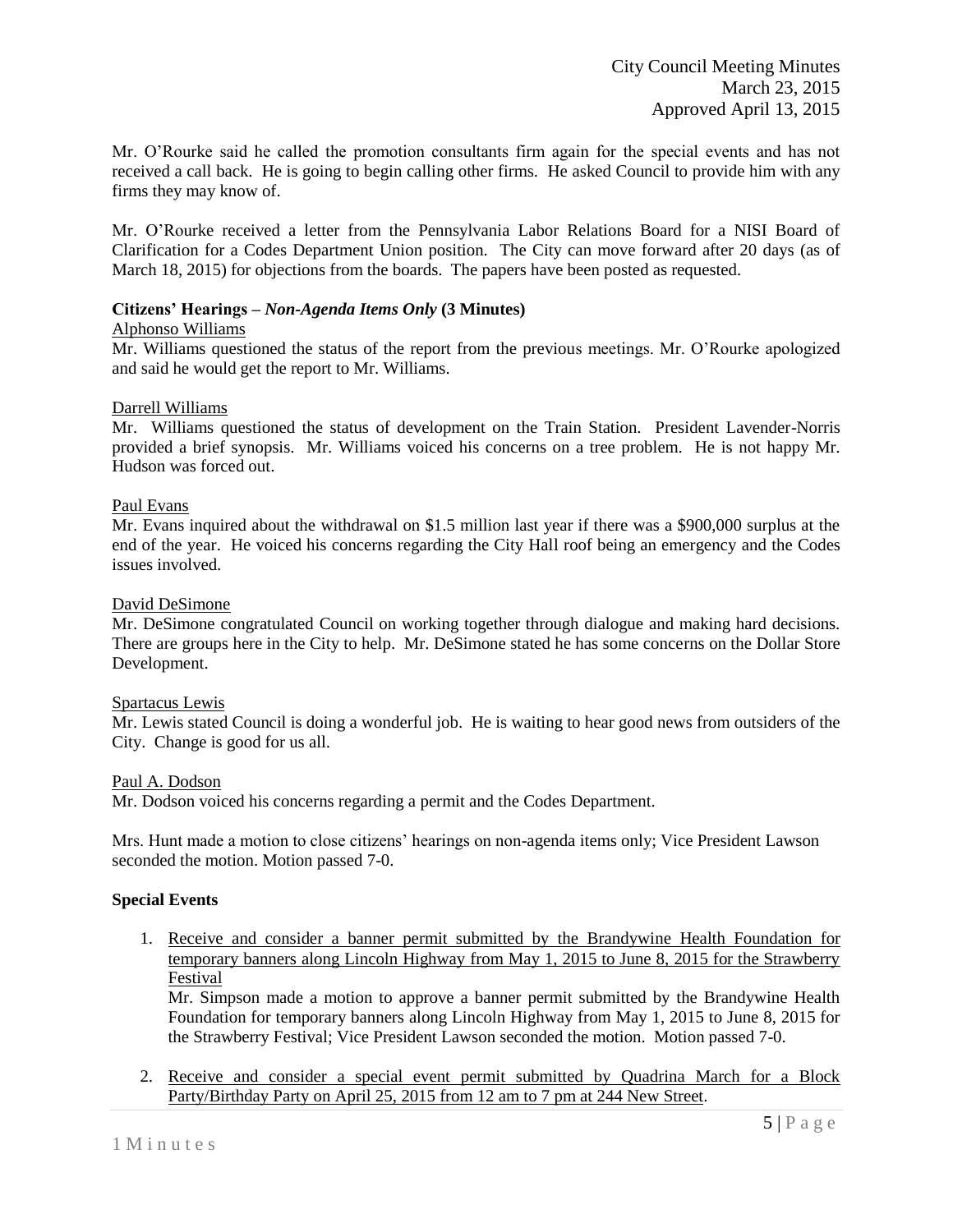Vice President made a motion to approve a special event permit submitted by Quadrina March for a Block Party/Birthday Party on April 25, 2015 from 12 am to 7 pm at 244 New Street; Mrs. Hunt seconded the motion. Motion failed 0-7.

- 3. Receive and consider a special event permit from Steve Marinolo for a wedding March 27, 2015 from 12 pm and 4 pm. A request has been made for parking on Colina Lane Vice President Lawson made a motion to approve a special event permit from Steve Marinolo for a wedding March 27, 2015 to park on Colina Lane from 12 pm and 4 pm; Mrs. Hunt seconded the motion. Motion failed 0-7.
- 4. Receive and consider a special event permit from Sharlene Llanos for a Block Party/Birthday Party on May 9, 2015 from 1 pm to 5 pm. It has been requested to close the West Diamond Street.

Vice President Lawson made a motion to approve a special event permit from Sharlene Llanos for a Block Party/Birthday Party on May 9, 2015 from 1 pm to 5 pm closing West Diamond Street; Mrs. Hunt seconded the motion. Motion failed 0-7.

Council asked for street closures to be added as discussion items at the next meeting.

# **Council Comments**

Mrs. Jones thanked everyone for attending the meeting. She quoted "What lies behind us and what lies before us are tiny matters compared to what lies within us." by Ralph Waldo Emerson.

Mr. Simpson thanked everyone for attending the meeting. Council has been working together since the beginning of the year on the budget and the betterment of the City. He thanked Mr. Shaw for his help with the budget since he was new to Council this year.

Mrs. Hunt thanked everyone for attending the meeting. There are hard decisions Council has to make, anyone should make a decision from their heart. A decision is not always popular with everyone. We may disagree, but in the end, we agree to move the City forward.

Mr. Hamrick thanked everyone for attending the meeting. He stated that he voted no on the budget due to the withdrawal from the trust for the roof. Mr. Hamrick announced that he and Mr. Simpson attended the Train Station Meeting. It is amazing the ridership of Amtrak. The City is currently the third on the list for the Train Station. The RDA has approved the plans. The City is at the mercy of Penn Dot. Penn Dot is providing the funds for the development.

Mr. Shaw thanked everyone for attending the meeting. It is good to see so many people in attendance. He stated we are the foundation to build a positive relationship, which will lead to development and future coming together. He said no one is happy about the budget, there are people's jobs being cut. There's a withdrawal from the trust fund. We're not happy about a lot of things with the budget. We did not get everything we wanted. We are unanimous that we want to move forward in a new direction.

President Lavender-Norris explained the proposed cuts won't just affect individuals and families it will affect everyone in the City. She would rather see 4 or 5 families affected, than see 12,995 families affected. It is not easy, not soft, and not okay. If we want different, we have to work different, we have to work together. We do what we have to do. We have hit hard times a long time ago. Think for the betterment of everybody. The betterment of our community is  $1<sup>st</sup>$  and foremost.